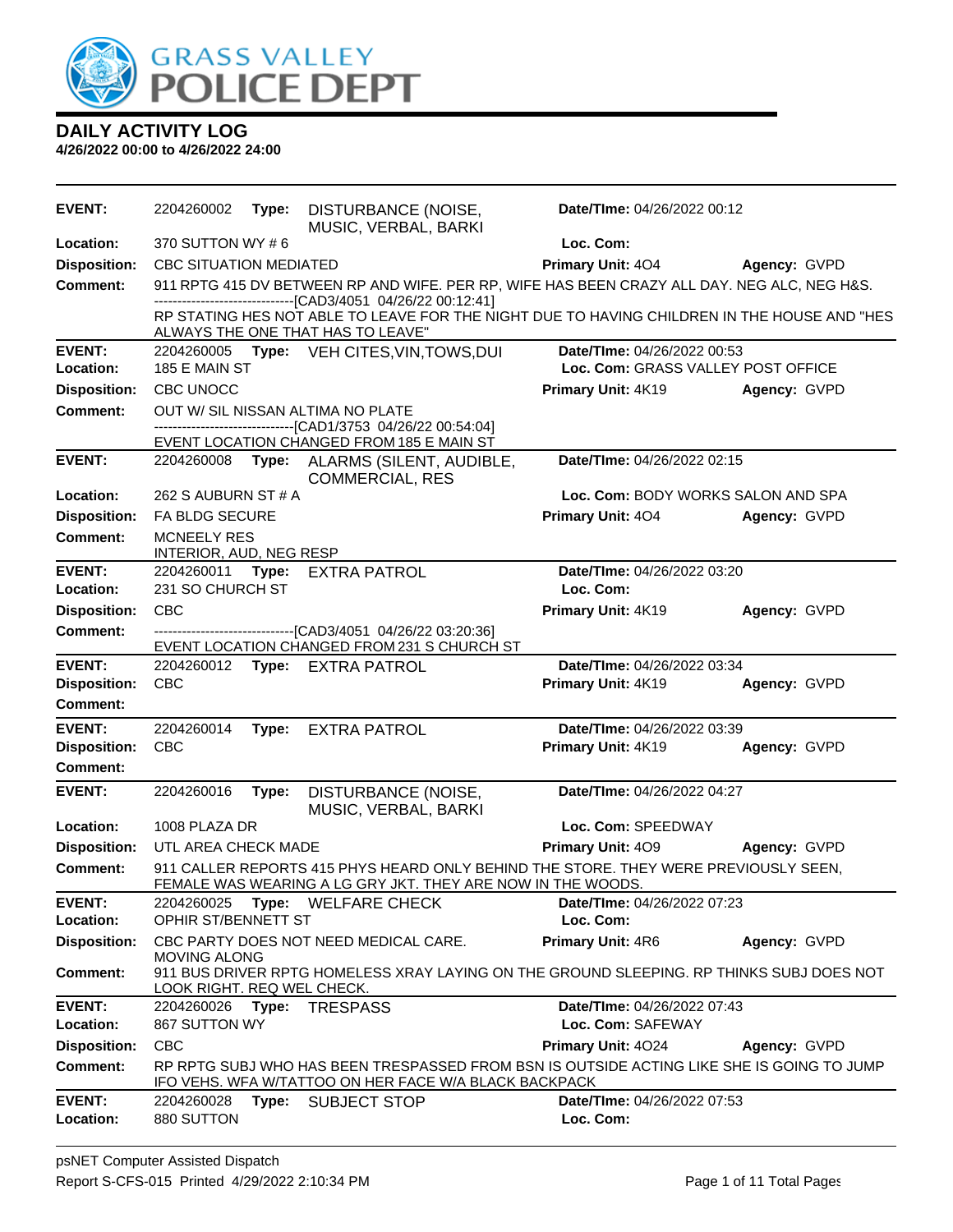

| <b>Disposition:</b>        | CBC 98T                                                                                                                                                                                                                                                                                                                                                                                                                                                                              | Primary Unit: 4017                                                                          | Agency: GVPD                                                             |  |  |  |  |
|----------------------------|--------------------------------------------------------------------------------------------------------------------------------------------------------------------------------------------------------------------------------------------------------------------------------------------------------------------------------------------------------------------------------------------------------------------------------------------------------------------------------------|---------------------------------------------------------------------------------------------|--------------------------------------------------------------------------|--|--|--|--|
| <b>Comment:</b>            | OW <sub>2</sub>                                                                                                                                                                                                                                                                                                                                                                                                                                                                      |                                                                                             |                                                                          |  |  |  |  |
| <b>EVENT:</b><br>Location: | 2204260030 Type:<br><b>ALL OTHERS</b><br>2032 NEVADA CITY HY                                                                                                                                                                                                                                                                                                                                                                                                                         | 6105                                                                                        | Date/TIme: 04/26/2022 07:57<br>Loc. Com: B C TRUE VALUE HARDWARE 530 723 |  |  |  |  |
| <b>Disposition:</b>        | GOA                                                                                                                                                                                                                                                                                                                                                                                                                                                                                  | Primary Unit: 4017                                                                          | Agency: GVPD                                                             |  |  |  |  |
| <b>Comment:</b>            | GROUND AROUND HIM. REQ UNIT ASK MALE TO LEAVE.                                                                                                                                                                                                                                                                                                                                                                                                                                       | RPTING TRANSIENT MALE, SLEEPING ON THE SIDE WALK AREA, SEVERAL EMPTY BOTTLES ON THE         |                                                                          |  |  |  |  |
| <b>EVENT:</b>              | 2204260033<br>Type: ABANDONED VEHICLES                                                                                                                                                                                                                                                                                                                                                                                                                                               | Date/TIme: 04/26/2022 08:17                                                                 |                                                                          |  |  |  |  |
| Location:                  | FREEMAN LN/WE MCKNIGHT WY                                                                                                                                                                                                                                                                                                                                                                                                                                                            | Loc. Com: JSO                                                                               |                                                                          |  |  |  |  |
| <b>Disposition:</b>        | RPT STORAGE REPORT TAKEN                                                                                                                                                                                                                                                                                                                                                                                                                                                             | <b>Primary Unit: 4R6</b>                                                                    | Agency: GVPD                                                             |  |  |  |  |
| <b>Case No:</b>            | G2201029                                                                                                                                                                                                                                                                                                                                                                                                                                                                             |                                                                                             |                                                                          |  |  |  |  |
| Comment:                   | -------------------------------[CAD3/3980 04/26/22 08:19:54]<br>EVENT LOCATION CHANGED FROM FREEMAN S/OF MCKNIGHT<br>-------------------------------[CAD1/4074 04/26/22 08:20:00]<br>-------------------------------[CAD1/4074 04/26/22 08:20:07]<br>TRIPLE M DRIVE TIME<br>--------------------------------[CAD3/3980 04/26/22 08:37:01]<br>ISSUED CASE# G2201029 FOR AGENCY GVPD by UNIT 4R6<br>--------------------------------[CAD3/3980 04/26/22 08:54:30]<br>FCN/3702211601682 | TOW ASSIGNED-TRIPLE M TOWING, 647 E MAIN ST, GRASS VALLEY, 5302733180,                      |                                                                          |  |  |  |  |
|                            |                                                                                                                                                                                                                                                                                                                                                                                                                                                                                      |                                                                                             |                                                                          |  |  |  |  |
| <b>EVENT:</b>              | 2204260034<br>Type:<br>(VEHICLE, PERSON                                                                                                                                                                                                                                                                                                                                                                                                                                              | <b>SUSPICIOUS CIRCUMSTANCE</b><br>Date/TIme: 04/26/2022 08:22                               |                                                                          |  |  |  |  |
| Location:                  | 515 SO AUBURN ST                                                                                                                                                                                                                                                                                                                                                                                                                                                                     | Loc. Com:                                                                                   |                                                                          |  |  |  |  |
| <b>Disposition:</b>        | CBC 98M                                                                                                                                                                                                                                                                                                                                                                                                                                                                              | Primary Unit: 4023                                                                          | Agency: GVPD                                                             |  |  |  |  |
| <b>Case No:</b>            | G2201031                                                                                                                                                                                                                                                                                                                                                                                                                                                                             |                                                                                             |                                                                          |  |  |  |  |
| Comment:                   | UP A LARGE BONG".                                                                                                                                                                                                                                                                                                                                                                                                                                                                    | RP RPTING DRIVER OF A BLUE SUBARU OUTBACK, UNKN LIC, PARKED INFRONT OF RP'S HOME, "LIGHTING |                                                                          |  |  |  |  |
|                            | ------------------------------[CAD3/3980 04/26/22 08:23:07]<br><b>VOICED</b><br>--------------------------------[CAD4/4132 04/26/22 08:28:48]                                                                                                                                                                                                                                                                                                                                        |                                                                                             |                                                                          |  |  |  |  |
|                            | RP IS FOLLOWING THE VEH NOW ON S AUBRN<br>-------------------------------[CAD4/4132 04/26/22 08:29:18]<br>RP IS FOLLOWING THE SUBARU IN A SILVER4RUNNER - HAS VIDEO OF DRIVER IF NEEDED.<br>-------------------------------[CAD4/4132 04/26/22 08:29:31]<br>MAKING A RIGHT ONTO MAIN<br>-------------------------------[CAD3/3980_04/26/22_08:29:51]                                                                                                                                 |                                                                                             |                                                                          |  |  |  |  |
|                            |                                                                                                                                                                                                                                                                                                                                                                                                                                                                                      |                                                                                             |                                                                          |  |  |  |  |
|                            |                                                                                                                                                                                                                                                                                                                                                                                                                                                                                      |                                                                                             |                                                                          |  |  |  |  |
|                            | <b>VOICED</b>                                                                                                                                                                                                                                                                                                                                                                                                                                                                        |                                                                                             |                                                                          |  |  |  |  |
|                            | ---------------------[CAD4/4132 04/26/22 08:30:20]<br>HEADING TOWARDS THE ROUND ABOUT. RP IS OFF DUTY LEO.                                                                                                                                                                                                                                                                                                                                                                           |                                                                                             |                                                                          |  |  |  |  |
|                            | -------------------------------[CAD4/4132 04/26/22 08:34:18]<br>NOW AT SIERRA COLLEGE AND RIDGE HEADING TOWARDS NU                                                                                                                                                                                                                                                                                                                                                                   |                                                                                             |                                                                          |  |  |  |  |
|                            | --------------------------------[CAD3/3980 04/26/22 09:33:26]<br>ISSUED CASE# G2201031 FOR AGENCY GVPD by UNIT 4O23                                                                                                                                                                                                                                                                                                                                                                  |                                                                                             |                                                                          |  |  |  |  |
|                            | ------------------------------[4O23/MDT 04/26/22 10:22]<br>J WAS C&R FOR 23152(F)VC AND RELEASED TO HIS FATHER. CBC                                                                                                                                                                                                                                                                                                                                                                  |                                                                                             |                                                                          |  |  |  |  |
| <b>EVENT:</b>              | 2204260037<br>Type:<br>911 UNKNOWN<br>(HANGUPS, ABAN'S)                                                                                                                                                                                                                                                                                                                                                                                                                              | <b>Date/TIme: 04/26/2022 08:30</b>                                                          |                                                                          |  |  |  |  |
| Location:                  | 331 FIRST ST # A                                                                                                                                                                                                                                                                                                                                                                                                                                                                     | Loc. Com:                                                                                   |                                                                          |  |  |  |  |
| <b>Disposition:</b>        | <b>HBD</b>                                                                                                                                                                                                                                                                                                                                                                                                                                                                           | <b>Primary Unit:</b>                                                                        | Agency: GVPD                                                             |  |  |  |  |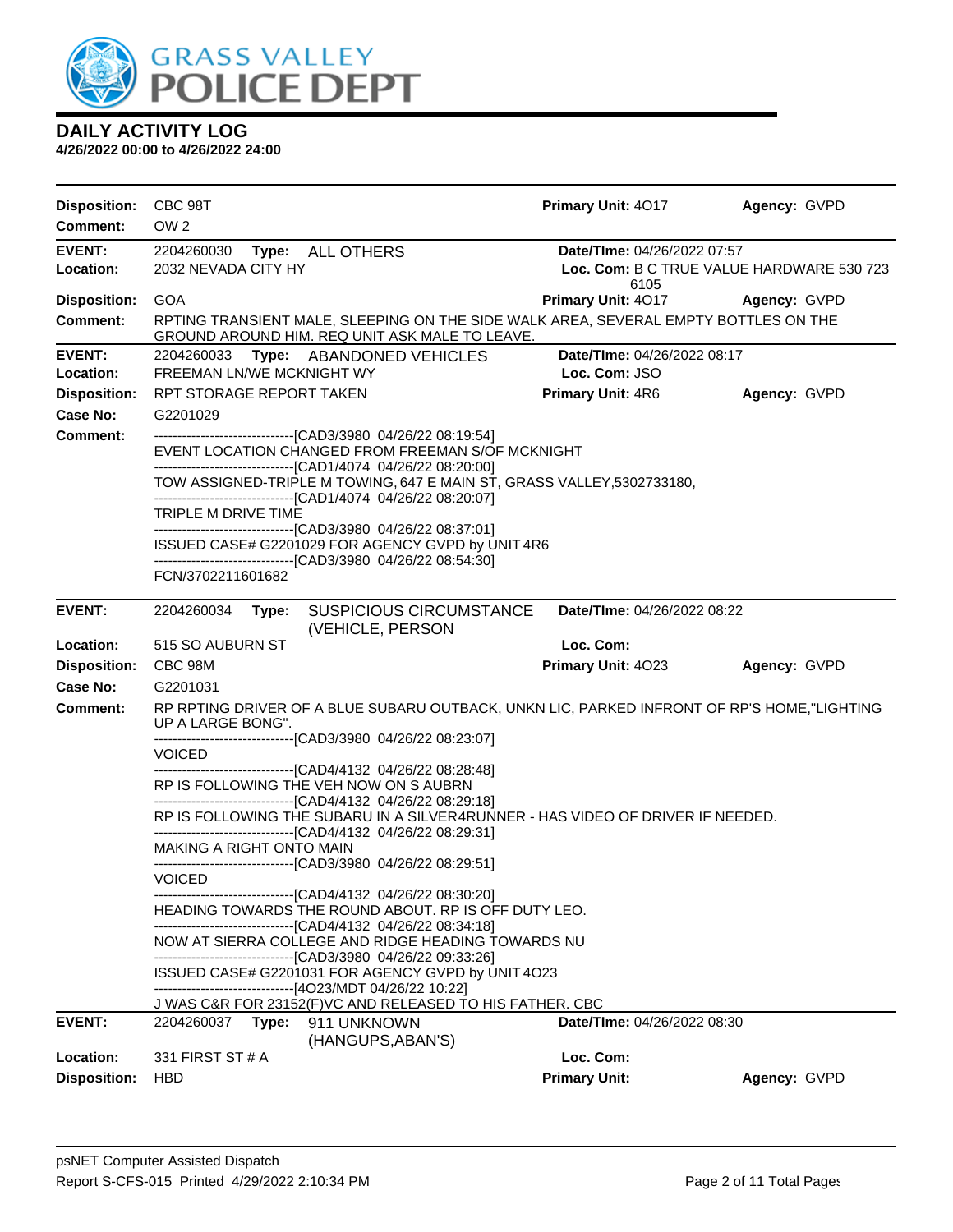

| Comment:            | 911 ACCIDENTAL, C4                                                                                                                                                                 |       |                                                                                                                                                                                      |                                    |              |
|---------------------|------------------------------------------------------------------------------------------------------------------------------------------------------------------------------------|-------|--------------------------------------------------------------------------------------------------------------------------------------------------------------------------------------|------------------------------------|--------------|
|                     | ***** EVENT CLOSED BY CAD1                                                                                                                                                         |       | -------------------------------[CAD1/4074 04/26/22 08:31:04]<br>EVENT LOCATION CHANGED FROM 331 FIRST ST GV                                                                          |                                    |              |
| <b>EVENT:</b>       |                                                                                                                                                                                    |       | 2204260038 Type: ABANDONED VEHICLES                                                                                                                                                  | Date/TIme: 04/26/2022 08:44        |              |
| Location:           | 187 SCOTIA PINES CR                                                                                                                                                                |       |                                                                                                                                                                                      | Loc. Com:                          |              |
| <b>Disposition:</b> | WA CURTESY WARNINGS                                                                                                                                                                |       |                                                                                                                                                                                      | Primary Unit: 4024                 | Agency: GVPD |
| <b>Comment:</b>     |                                                                                                                                                                                    |       | RP RPTG THREE VEHS PARKED IFO LISTED FOR 3 WEEKS. UNK IF ABAN. SMALL WHI CAMPER LP: 7JJD875.<br>DRK COLORED SEDAN UNK NV LP. ANOTHER DRK SEDAN.                                      |                                    |              |
| <b>EVENT:</b>       | 2204260040                                                                                                                                                                         |       | Type: COMMUNITY POLICING<br><b>ACTION</b>                                                                                                                                            | Date/TIme: 04/26/2022 08:53        |              |
| <b>Disposition:</b> | CBC                                                                                                                                                                                |       |                                                                                                                                                                                      | <b>Primary Unit: 402</b>           | Agency: GVPD |
| Comment:            |                                                                                                                                                                                    |       |                                                                                                                                                                                      |                                    |              |
| <b>EVENT:</b>       | 2204260041                                                                                                                                                                         |       | Type: VEH CITES, VIN, TOWS, DUI                                                                                                                                                      | <b>Date/Time: 04/26/2022 08:55</b> |              |
| Location:           | 121 BANK ST                                                                                                                                                                        |       |                                                                                                                                                                                      | Loc. Com: BEHIND GOLD MINERS INN   |              |
| <b>Disposition:</b> | <b>RPT LPS LOCATED</b>                                                                                                                                                             |       |                                                                                                                                                                                      | <b>Primary Unit: 4S1</b>           | Agency: GVPD |
| Case No:            | G2201030                                                                                                                                                                           |       |                                                                                                                                                                                      |                                    |              |
| <b>Comment:</b>     |                                                                                                                                                                                    |       | --------------------------------[CAD3/3980 04/26/22 08:57:15]<br>EVENT LOCATION CHANGED FROM REAR OF GOLD MINERS INN<br>-------------------------------[CAD3/3980_04/26/22_08:58:18] |                                    |              |
|                     |                                                                                                                                                                                    |       | ISSUED CASE# G2201030 FOR AGENCY GVPD by UNIT 4S1                                                                                                                                    |                                    |              |
| <b>EVENT:</b>       |                                                                                                                                                                                    |       | 2204260042 Type: ORDINANCES<br>(COUNTY/MUNICIPAL)                                                                                                                                    | Date/TIme: 04/26/2022 09:03        |              |
| Location:           | 101 BANK ST                                                                                                                                                                        |       |                                                                                                                                                                                      | Loc. Com: SPRING MASSAGE           |              |
| <b>Disposition:</b> | HBD LOG PER 4S3                                                                                                                                                                    |       |                                                                                                                                                                                      | <b>Primary Unit:</b>               | Agency: GVPD |
| <b>Comment:</b>     | MANDARIN TRANSLATOR/ RP RPTG MASSAGE SHOP IS AN ILLEGAL BSN. RP ADV THEY DO NOT HAVE A<br>LICENSE. RP WANTS TO BE ANONYMOUS<br>***** EVENT CLOSED BY CAD3 WITH COMMENT-LOG PER 4S3 |       |                                                                                                                                                                                      |                                    |              |
| <b>EVENT:</b>       | 2204260043                                                                                                                                                                         |       | Type: COMMUNITY POLICING<br><b>ACTION</b>                                                                                                                                            | Date/TIme: 04/26/2022 09:08        |              |
| <b>Disposition:</b> | <b>CBC</b>                                                                                                                                                                         |       |                                                                                                                                                                                      | Primary Unit: 402                  | Agency: GVPD |
| <b>Comment:</b>     |                                                                                                                                                                                    |       |                                                                                                                                                                                      |                                    |              |
| <b>EVENT:</b>       | 2204260044                                                                                                                                                                         | Type: | ANIMALS (ABUSE, LOOSE,<br>FOUND, INJURED)                                                                                                                                            | Date/TIme: 04/26/2022 09:11        |              |
| Location:           | 265 SUTTON WY #311                                                                                                                                                                 |       |                                                                                                                                                                                      | Loc. Com:                          |              |
| <b>Disposition:</b> | CBC                                                                                                                                                                                |       |                                                                                                                                                                                      | Primary Unit: 4Z32                 | Agency: GVPD |
| Comment:            |                                                                                                                                                                                    |       | -------------------------------[CAD3/3980_04/26/22_09:16:39]                                                                                                                         |                                    |              |
| <b>EVENT:</b>       | 2204260058                                                                                                                                                                         | Type: | EVENT LOCATION CHANGED FROM 265 SUTTON 311<br>ANIMALS (ABUSE, LOOSE,                                                                                                                 | Date/TIme: 04/26/2022 09:44        |              |
|                     |                                                                                                                                                                                    |       | FOUND, INJURED)                                                                                                                                                                      |                                    |              |
| Location:           | 228 SUTTON WY                                                                                                                                                                      |       |                                                                                                                                                                                      | Loc. Com:                          |              |
| <b>Disposition:</b> | <b>CBC</b>                                                                                                                                                                         |       |                                                                                                                                                                                      | Primary Unit: 4Z32                 | Agency: GVPD |
| <b>Comment:</b>     | <b>UNK APT NUMBER</b>                                                                                                                                                              |       |                                                                                                                                                                                      |                                    |              |
| <b>EVENT:</b>       | 2204260059                                                                                                                                                                         | Type: | 911<br>UNKNOWN/HANGUPS, ABANS                                                                                                                                                        | Date/TIme: 04/26/2022 09:45        |              |
| Location:           | 49 STATE/WE MCKNIGHT WY                                                                                                                                                            |       |                                                                                                                                                                                      | Loc. Com:                          |              |
| <b>Disposition:</b> | <b>HBD</b>                                                                                                                                                                         |       |                                                                                                                                                                                      | <b>Primary Unit:</b>               | Agency: GVPD |
| <b>Comment:</b>     |                                                                                                                                                                                    |       | 911 CALL ACCIDENTAL W/ APPLE WATCH                                                                                                                                                   |                                    |              |
| <b>EVENT:</b>       | 2204260061                                                                                                                                                                         | Type: | 911 UNKNOWN<br>(HANGUPS, ABAN'S)                                                                                                                                                     | Date/TIme: 04/26/2022 09:46        |              |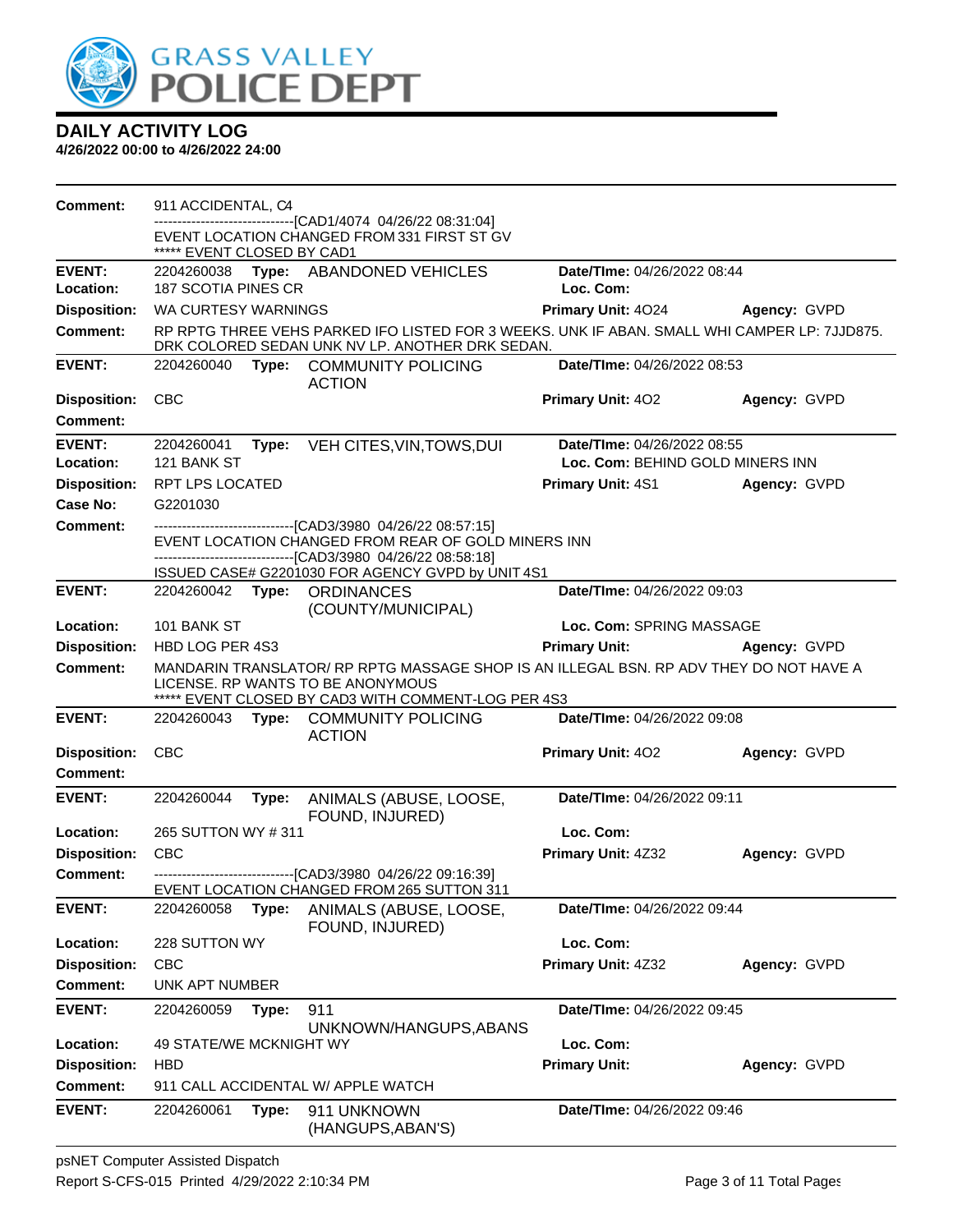

| Location:                  | 49 STATE/WE MCKNIGHT WY                                                                                                                                                                                         | Loc. Com:                                |              |  |  |
|----------------------------|-----------------------------------------------------------------------------------------------------------------------------------------------------------------------------------------------------------------|------------------------------------------|--------------|--|--|
| <b>Disposition:</b>        | <b>HBD</b>                                                                                                                                                                                                      | <b>Primary Unit:</b>                     | Agency: GVPD |  |  |
| <b>Comment:</b>            | 911 ACCIDENTAL, CALLED WITH APPLE WATCH<br>***** EVENT CLOSED BY CAD3                                                                                                                                           |                                          |              |  |  |
| <b>EVENT:</b>              | Type: SUSPICIOUS CIRCUMSTANCE<br>2204260062<br>(VEHICLE, PERSON                                                                                                                                                 | <b>Date/Time: 04/26/2022 09:51</b>       |              |  |  |
| Location:                  | 216 WE EMPIRE ST                                                                                                                                                                                                | Loc. Com: OFF OCEAN                      |              |  |  |
| <b>Disposition:</b>        | RPT VEH ON THE HOOK                                                                                                                                                                                             | <b>Primary Unit: 4024</b>                | Agency: GVPD |  |  |
| <b>Case No:</b>            | G2201032                                                                                                                                                                                                        |                                          |              |  |  |
| Comment:                   | RP RPTG VEH ABAN AND POSS 594. VEH IS NOT RP. VEH IS GEY FORD EXPL LP: 4GEL457.<br>-------------------------------[CAD4/4132 04/26/22 10:15:29]                                                                 |                                          |              |  |  |
|                            | TOW ASSIGNED-KILROYS, 800 E MAIN ST, GRASS VALLEY,5302733495,<br>-------------------------------[CAD4/4132 04/26/22 10:15:47]                                                                                   |                                          |              |  |  |
|                            | KILROYS ETA DRIVE TIME                                                                                                                                                                                          |                                          |              |  |  |
|                            | ------------------------------[CAD1/4074_04/26/22 10:16:46]<br>10-39 KILROYS ACCESSED OFF OCEAN                                                                                                                 |                                          |              |  |  |
|                            | ------------------------------[CAD3/3980_04/26/22 10:21:24]<br>ISSUED CASE# G2201032 FOR AGENCY GVPD by UNIT 4O24<br>------------------------------[CAD3/3980 04/26/22 10:49:24]                                |                                          |              |  |  |
|                            | FCN/3702211602255                                                                                                                                                                                               |                                          |              |  |  |
| <b>EVENT:</b>              | 2204260065 Type: SUBJECT STOP                                                                                                                                                                                   | Date/TIme: 04/26/2022 09:58              |              |  |  |
| Location:                  | <b>GATES PL</b>                                                                                                                                                                                                 | Loc. Com:                                |              |  |  |
| <b>Disposition:</b>        | <b>CBC</b>                                                                                                                                                                                                      | Primary Unit: 4017                       | Agency: GVPD |  |  |
| <b>Comment:</b>            | OW <sub>1</sub>                                                                                                                                                                                                 |                                          |              |  |  |
| <b>EVENT:</b>              | 2204260073<br>Type:<br>TRAFFIC (DUI, PARKING,<br>SPEED, HAZ                                                                                                                                                     | Date/TIme: 04/26/2022 10:19              |              |  |  |
| Location:                  | 20 STATE/49/20 RAMP                                                                                                                                                                                             | Loc. Com:                                |              |  |  |
| <b>Disposition:</b>        | <b>HBD</b>                                                                                                                                                                                                      | <b>Primary Unit:</b>                     | Agency: GVPD |  |  |
| <b>Comment:</b>            | 911 CALLER RPTG POSS 23152 DRIVER IN MATT GRN FIAT PARTIAL NV LP:125. VEH ALL OVER THE<br>RDWY/XFER TO CHP<br>SUBJ TURNING LEFT NB 49 FROM HY 20<br>------------------------------[CAD3/3980 04/26/22 10:20:04] |                                          |              |  |  |
|                            | VOICED<br>***** EVENT CLOSED BY CAD3                                                                                                                                                                            |                                          |              |  |  |
| <b>EVENT:</b>              | SUSPICIOUS CIRCUMSTANCE<br>2204260074 Type:<br>(VEHICLE, PERSON                                                                                                                                                 | Date/TIme: 04/26/2022 10:19              |              |  |  |
| Location:                  | 2072 NEVADA CITY HY                                                                                                                                                                                             | Loc. Com: NEVADA COUNTY PASTIMES         |              |  |  |
| <b>Disposition:</b>        | CBC MOVING ALONG/ CTC MADE                                                                                                                                                                                      | <b>Primary Unit: 4017</b>                | Agency: GVPD |  |  |
| <b>Comment:</b>            | TRANSIENT POSS 11550<br>-------------------------------[CAD3/3980_04/26/22 10:25:24]                                                                                                                            |                                          |              |  |  |
|                            | EVENT LOCATION CHANGED FROM 2072 NEVADA CITY HY                                                                                                                                                                 |                                          |              |  |  |
| <b>EVENT:</b><br>Location: | 2204260079<br>Type:<br>SERVICE, CIVIL, SUBPOENA<br>600 PACKARD DR                                                                                                                                               | Date/TIme: 04/26/2022 10:44<br>Loc. Com: |              |  |  |
| <b>Disposition:</b>        | <b>NS</b>                                                                                                                                                                                                       | Primary Unit: 4V72                       | Agency: GVPD |  |  |
| <b>Comment:</b>            | -------------------------------[CAD3/3980 04/26/22 10:44:48]<br>EVENT LOCATION CHANGED FROM 600 PACKARD                                                                                                         |                                          |              |  |  |
| <b>EVENT:</b>              | 2204260080<br>Type:<br>DISTURBANCE (NOISE,<br>MUSIC, VERBAL, BARKI                                                                                                                                              | Date/TIme: 04/26/2022 10:44              |              |  |  |
| Location:                  | 228 SUTTON WY # 234                                                                                                                                                                                             | Loc. Com:                                |              |  |  |
| <b>Disposition:</b>        | CBC AREA CHECK UTL. NO CRIME REPORTED BY                                                                                                                                                                        | Primary Unit: 4R6                        | Agency: GVPD |  |  |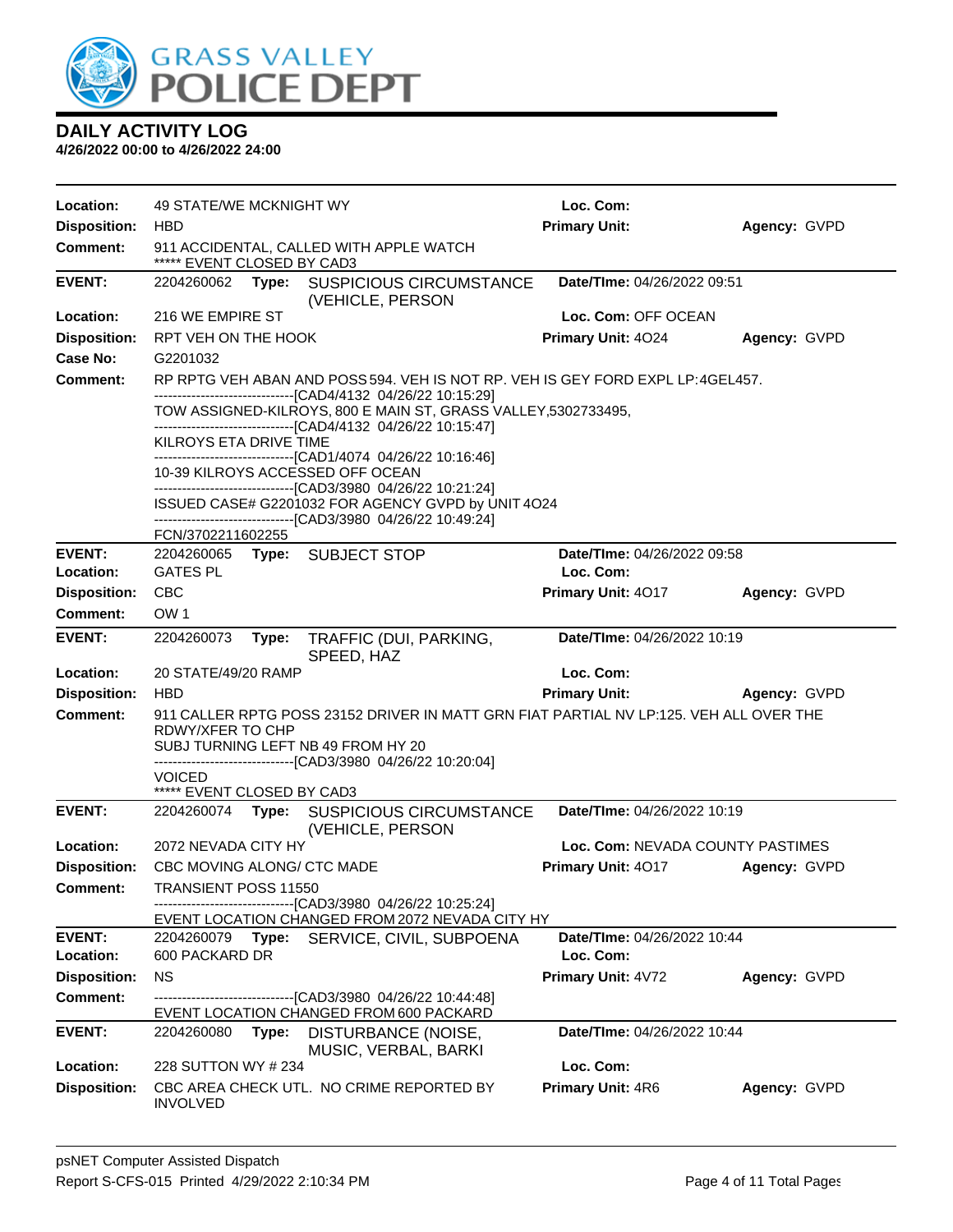

| <b>Comment:</b>                        | 911 RPTG XRAY IS SCREAMING AND TRYING TO HIS ANOTHER XRAY, XRAY IS TRYING TO HIT HER<br>BOYFRIEND. XRAY IS ALSO HITTING A VEH<br>-----------------------[CAD3/3980_04/26/22 10:45:24] |       |                                                                                                                                                                                                             |                                  |              |
|----------------------------------------|---------------------------------------------------------------------------------------------------------------------------------------------------------------------------------------|-------|-------------------------------------------------------------------------------------------------------------------------------------------------------------------------------------------------------------|----------------------------------|--------------|
|                                        | <b>VOICED</b>                                                                                                                                                                         |       |                                                                                                                                                                                                             |                                  |              |
|                                        |                                                                                                                                                                                       |       | -----------------[CAD1/4074_04/26/22 10:45:31]<br>RP ADV MALE IS TRYING TO STAY AWAY FROM XRAY. XRAY IS ACTING150 AND NEEDS TO BE EVALUATED<br>-------------------------------[CAD1/4074 04/26/22 10:46:09] |                                  |              |
|                                        |                                                                                                                                                                                       |       | SU RAN OFF ON FOOT BEHIND THE APT LSW BLK/WHI PUFFY SWEATER WITH HEARTS ON IT, JEANS                                                                                                                        |                                  |              |
| <b>EVENT:</b>                          | 2204260082                                                                                                                                                                            |       | Type: COMMUNITY POLICING                                                                                                                                                                                    | Date/TIme: 04/26/2022 10:47      |              |
|                                        | <b>CBC</b>                                                                                                                                                                            |       | <b>ACTION</b>                                                                                                                                                                                               | <b>Primary Unit: 402</b>         |              |
| <b>Disposition:</b><br><b>Comment:</b> |                                                                                                                                                                                       |       |                                                                                                                                                                                                             |                                  | Agency: GVPD |
| <b>EVENT:</b>                          | 2204260089                                                                                                                                                                            |       | Type: FOLLOWUP                                                                                                                                                                                              | Date/TIme: 04/26/2022 11:07      |              |
| Location:                              | 2072 NEVADA CITY HY                                                                                                                                                                   |       |                                                                                                                                                                                                             | Loc. Com: NEVADA COUNTY PASTIMES |              |
| <b>Disposition:</b>                    | CBC OFF THE PROPERTY                                                                                                                                                                  |       |                                                                                                                                                                                                             | Primary Unit: 4017               | Agency: GVPD |
| Comment:                               |                                                                                                                                                                                       |       | RP RPTG TRANSIENT FROM EARLIER IS STILL ON THE PROPERTY. REQ HE BE MOVED ALONG.                                                                                                                             |                                  |              |
| <b>EVENT:</b>                          | 2204260106                                                                                                                                                                            | Type: | DISTURBANCE (NOISE,<br>MUSIC, VERBAL, BARKI                                                                                                                                                                 | Date/TIme: 04/26/2022 12:20      |              |
| Location:                              | 109 NEAL ST                                                                                                                                                                           |       |                                                                                                                                                                                                             | Loc. Com: FLOUR GARDEN BAKERY    |              |
| <b>Disposition:</b>                    |                                                                                                                                                                                       |       | CBC CTC MADEW 1 AND MOVING ALONG 98T                                                                                                                                                                        | <b>Primary Unit: 402</b>         | Agency: GVPD |
| Comment:                               |                                                                                                                                                                                       |       | RP REQSTING ASSIST MOVING TRANSIENTS FROM THE STORE'S FRONT DOOR. EMPLOYEES HAVE ASKED<br>SEVERAL TIMES AND THEY ARE REFUSING TO MOVE.                                                                      |                                  |              |
| <b>EVENT:</b>                          | 2204260108                                                                                                                                                                            | Type: | <b>SUSPICIOUS CIRCUMSTANCE</b><br>(VEHICLE, PERSON                                                                                                                                                          | Date/TIme: 04/26/2022 12:23      |              |
| Location:                              | 555 WHITING ST                                                                                                                                                                        |       |                                                                                                                                                                                                             | Loc. Com:                        |              |
| <b>Disposition:</b>                    | <b>CBC SECURE</b>                                                                                                                                                                     |       |                                                                                                                                                                                                             | <b>Primary Unit: 4R6</b>         | Agency: GVPD |
| <b>Comment:</b>                        |                                                                                                                                                                                       |       | RP RPTG HER NEIGHBORS WHO ARE OUT OF TOWN HAVE THEIR GARAGE OPEN. RP HASNT SEEN ANY VEH<br>OR ANYONE AROUND. REQ CHECK.                                                                                     |                                  |              |
|                                        |                                                                                                                                                                                       |       |                                                                                                                                                                                                             |                                  |              |
| <b>EVENT:</b>                          | 2204260113                                                                                                                                                                            |       | Type: FRAUD                                                                                                                                                                                                 | Date/TIme: 04/26/2022 12:39      |              |
| Location:                              | 303 LONE JACK CT                                                                                                                                                                      |       |                                                                                                                                                                                                             | Loc. Com:                        |              |
| <b>Disposition:</b>                    | <b>CBC</b>                                                                                                                                                                            |       |                                                                                                                                                                                                             | Primary Unit: 4021               | Agency: GVPD |
| <b>Comment:</b>                        | RP REQ 10-21 REF FRAUD                                                                                                                                                                |       |                                                                                                                                                                                                             |                                  |              |
|                                        | SHE CHOSE TO PROSECUTE                                                                                                                                                                |       | -----------------------[4O21/MDT 04/26/22 13:31]<br>RP REFERRED TO FILE ONLINE REPORT FOR DOCUMENTATION PURPOSES. SHE WOULD CONTACT ME IF                                                                   |                                  |              |
| <b>EVENT:</b>                          | 2204260116 Type:                                                                                                                                                                      |       | TRAFFIC (DUI, PARKING,<br>SPEED, HAZ                                                                                                                                                                        | Date/TIme: 04/26/2022 13:03      |              |
| Location:                              | 220 NO SCHOOL ST                                                                                                                                                                      |       |                                                                                                                                                                                                             | Loc. Com:                        |              |
| <b>Disposition:</b>                    |                                                                                                                                                                                       |       | UTL ALL VEH. LEGALLY PARKED WILL CHECK                                                                                                                                                                      | Primary Unit: 4022               | Agency: GVPD |
|                                        | AGAIN LATER                                                                                                                                                                           |       |                                                                                                                                                                                                             |                                  |              |
| <b>Comment:</b>                        |                                                                                                                                                                                       |       | RP REPORTING PARKING ISSUES IN AREA<br>-------------------------[CAD1/4074_04/26/22 13:14:52]                                                                                                               |                                  |              |
| <b>EVENT:</b>                          | 2204260123                                                                                                                                                                            | Type: | EVENT LOCATION CHANGED FROM 220 N SCHOOL ST<br>ANIMALS (ABUSE, LOOSE,                                                                                                                                       | Date/TIme: 04/26/2022 13:23      |              |
| Location:                              | 256 HORIZON CR                                                                                                                                                                        |       | FOUND, INJURED)                                                                                                                                                                                             | Loc. Com:                        |              |
| <b>Disposition:</b>                    | <b>CBC</b>                                                                                                                                                                            |       |                                                                                                                                                                                                             | Primary Unit: 4Z32               | Agency: GVPD |
| Comment:                               |                                                                                                                                                                                       |       | RP REQ 10-21 REF ONGOING CAT ISSUE IN THE NEIGHBORHOOD                                                                                                                                                      |                                  |              |
| <b>EVENT:</b>                          | 2204260128                                                                                                                                                                            | Type: | <b>SUBJECT STOP</b>                                                                                                                                                                                         | Date/TIme: 04/26/2022 13:41      |              |
| Location:                              | 1100 BLK SUTTON                                                                                                                                                                       |       |                                                                                                                                                                                                             | Loc. Com:                        |              |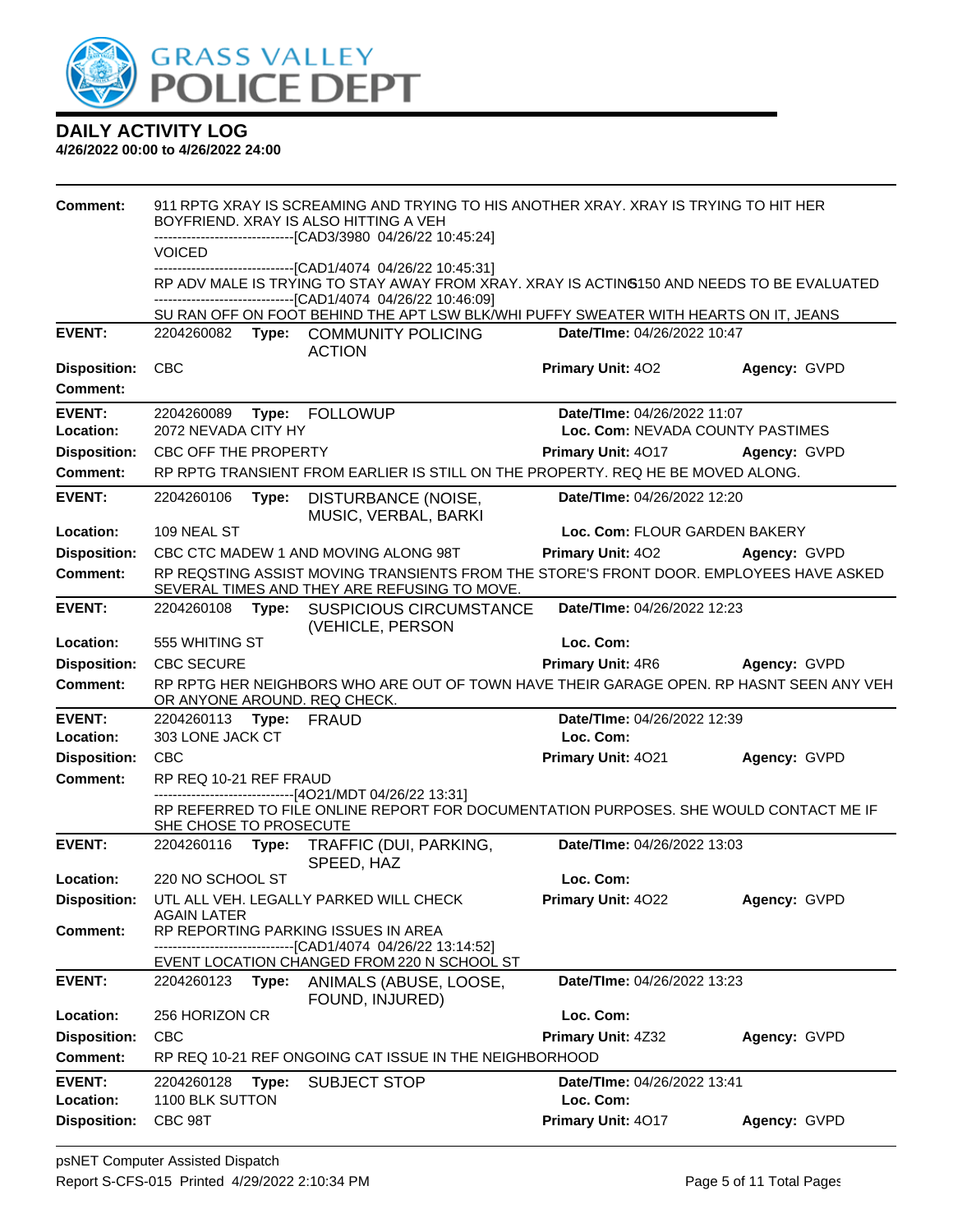

| <b>Comment:</b>     | OW <sub>2</sub>                                                                                                           |       |                                                                                                                                                                                                                                                                     |                             |                                           |
|---------------------|---------------------------------------------------------------------------------------------------------------------------|-------|---------------------------------------------------------------------------------------------------------------------------------------------------------------------------------------------------------------------------------------------------------------------|-----------------------------|-------------------------------------------|
| <b>EVENT:</b>       | 2204260133                                                                                                                | Type: | <b>EXTRA PATROL</b>                                                                                                                                                                                                                                                 | Date/TIme: 04/26/2022 13:56 |                                           |
| <b>Disposition:</b> | <b>CBC</b>                                                                                                                |       |                                                                                                                                                                                                                                                                     | Primary Unit: 4015          | Agency: GVPD                              |
| <b>Comment:</b>     |                                                                                                                           |       |                                                                                                                                                                                                                                                                     |                             |                                           |
| <b>EVENT:</b>       | 2204260136                                                                                                                | Type: | 911                                                                                                                                                                                                                                                                 | Date/TIme: 04/26/2022 14:04 |                                           |
|                     |                                                                                                                           |       | UNKNOWN/HANGUPS, ABANS                                                                                                                                                                                                                                              |                             |                                           |
| Location:           | 867 SUTTON WY                                                                                                             |       |                                                                                                                                                                                                                                                                     | Loc. Com: SAFEWAY           |                                           |
| <b>Disposition:</b> | <b>HBD</b>                                                                                                                |       |                                                                                                                                                                                                                                                                     | <b>Primary Unit:</b>        | Agency: GVPD                              |
| <b>Comment:</b>     | <b>THAN 911.</b>                                                                                                          |       | 911 CALLER WANTING TO PHONE NUMBER TO THE WHITE HOUSE, REF TO CALL INFORMATION RATHER                                                                                                                                                                               |                             |                                           |
| <b>EVENT:</b>       | 2204260138                                                                                                                | Type: | <b>FOOT PATROL</b>                                                                                                                                                                                                                                                  | Date/TIme: 04/26/2022 14:04 |                                           |
| <b>Disposition:</b> | <b>CBC</b>                                                                                                                |       |                                                                                                                                                                                                                                                                     | Primary Unit: 4017          | Agency: GVPD                              |
| <b>Comment:</b>     |                                                                                                                           |       |                                                                                                                                                                                                                                                                     |                             |                                           |
| <b>EVENT:</b>       | 2204260139                                                                                                                | Type: | <b>EXTRA PATROL</b>                                                                                                                                                                                                                                                 | Date/TIme: 04/26/2022 14:06 |                                           |
| <b>Disposition:</b> |                                                                                                                           |       |                                                                                                                                                                                                                                                                     | Primary Unit: 4022          | Agency: GVPD                              |
| <b>Comment:</b>     |                                                                                                                           |       |                                                                                                                                                                                                                                                                     |                             |                                           |
| <b>EVENT:</b>       | 2204260141                                                                                                                | Type: | <b>WELFARE CHECK</b>                                                                                                                                                                                                                                                | Date/TIme: 04/26/2022 14:13 |                                           |
| Location:           | 155 GLASSON WY                                                                                                            |       |                                                                                                                                                                                                                                                                     |                             | Loc. Com: SIERRA NEVADA MEMORIAL HOSPITAL |
| <b>Disposition:</b> | AST                                                                                                                       |       |                                                                                                                                                                                                                                                                     | <b>Primary Unit: 4024</b>   | Agency: GVPD                              |
| <b>Comment:</b>     | HAVING ISSUES WITH THE STAFF.                                                                                             |       | 911 CALLER CONFUSED ELDERLY XRAY, WANTS TO SPEAK WITH LEO, SHE'S AT THE HOSPITAL, IN THE ER.                                                                                                                                                                        |                             |                                           |
|                     |                                                                                                                           |       | -----------------------[CAD1/4074_04/26/22_14:58:11]<br>RE-OPENED AS EVENT GVPD 2204260155                                                                                                                                                                          |                             |                                           |
| <b>EVENT:</b>       | 2204260142                                                                                                                | Type: | <b>COMMUNITY POLICING</b><br><b>ACTION</b>                                                                                                                                                                                                                          | Date/TIme: 04/26/2022 14:15 |                                           |
| Location:           | <b>DOWNTOWN</b>                                                                                                           |       |                                                                                                                                                                                                                                                                     | Loc. Com:                   |                                           |
| <b>Disposition:</b> | <b>CBC</b>                                                                                                                |       |                                                                                                                                                                                                                                                                     | Primary Unit: 402           | Agency: GVPD                              |
| <b>Comment:</b>     |                                                                                                                           |       | -------------------------------[4O2/MDT 04/26/22 15:04]<br>CONTACT MADE WITH ONE WHO WAS SMOKING H&S NEAR THE OWL. HE WAS ADVISED OF THE NO<br>SMOKING LAWS. THE SUBJECT GREW ANGRY AND LEFT MILL STREET.<br>------------------------------[4O2/MDT 04/26/22 15:09] |                             |                                           |
| <b>EVENT:</b>       | 2204260144                                                                                                                |       | GRAFFITI REMOVAL FROM BEHIND OF BUSINESS FACING THE S CHURCH STREET PARKING LOT                                                                                                                                                                                     | Date/TIme: 04/26/2022 14:27 |                                           |
| Location:           | 1262 SUTTON WY                                                                                                            |       | Type: PUBLIC RELATION CONTACT                                                                                                                                                                                                                                       |                             | Loc. Com: HOSPITALITY HOUSE 530 271 7144  |
| <b>Disposition:</b> | <b>CBC DENIED</b>                                                                                                         |       |                                                                                                                                                                                                                                                                     | Primary Unit: 4017          | Agency: GVPD                              |
| <b>Comment:</b>     | <b>CLERANCE</b>                                                                                                           |       |                                                                                                                                                                                                                                                                     |                             |                                           |
| <b>EVENT:</b>       | 2204260155                                                                                                                | Type: | <b>WELFARE CHECK</b>                                                                                                                                                                                                                                                | Date/TIme: 04/26/2022 14:58 |                                           |
| Location:           | 155 GLASSON WY                                                                                                            |       |                                                                                                                                                                                                                                                                     |                             | Loc. Com: SIERRA NEVADA MEMORIAL HOSPITAL |
| <b>Disposition:</b> | CBC <sub>C4</sub>                                                                                                         |       |                                                                                                                                                                                                                                                                     | Primary Unit: 4024          | Agency: GVPD                              |
| Comment:            |                                                                                                                           |       | ***** RE-OPENED EVENT GVPD 2204260141                                                                                                                                                                                                                               |                             |                                           |
|                     | [comments event 2204260141]<br>HAVING ISSUES WITH THE STAFF.<br>[end comments event 2204260141]<br><b>CLOSED IN ERROR</b> |       | (opened 04/26/2022 14:13:24, 4O24, closed as AST 04/26/2022 14:57:51)<br>911 CALLER CONFUSED ELDERLY XRAY, WANTS TO SPEAK WITH LEO, SHE'S AT THE HOSPITAL, IN THE ER.                                                                                               |                             |                                           |
| <b>EVENT:</b>       | 2204260156                                                                                                                | Type: | <b>FRAUD</b>                                                                                                                                                                                                                                                        | Date/TIme: 04/26/2022 15:09 |                                           |
| Location:           | 773 ANNEX AV                                                                                                              |       |                                                                                                                                                                                                                                                                     | Loc. Com:                   |                                           |
| <b>Disposition:</b> | <b>CBC</b>                                                                                                                |       |                                                                                                                                                                                                                                                                     | Primary Unit: 4021          | Agency: GVPD                              |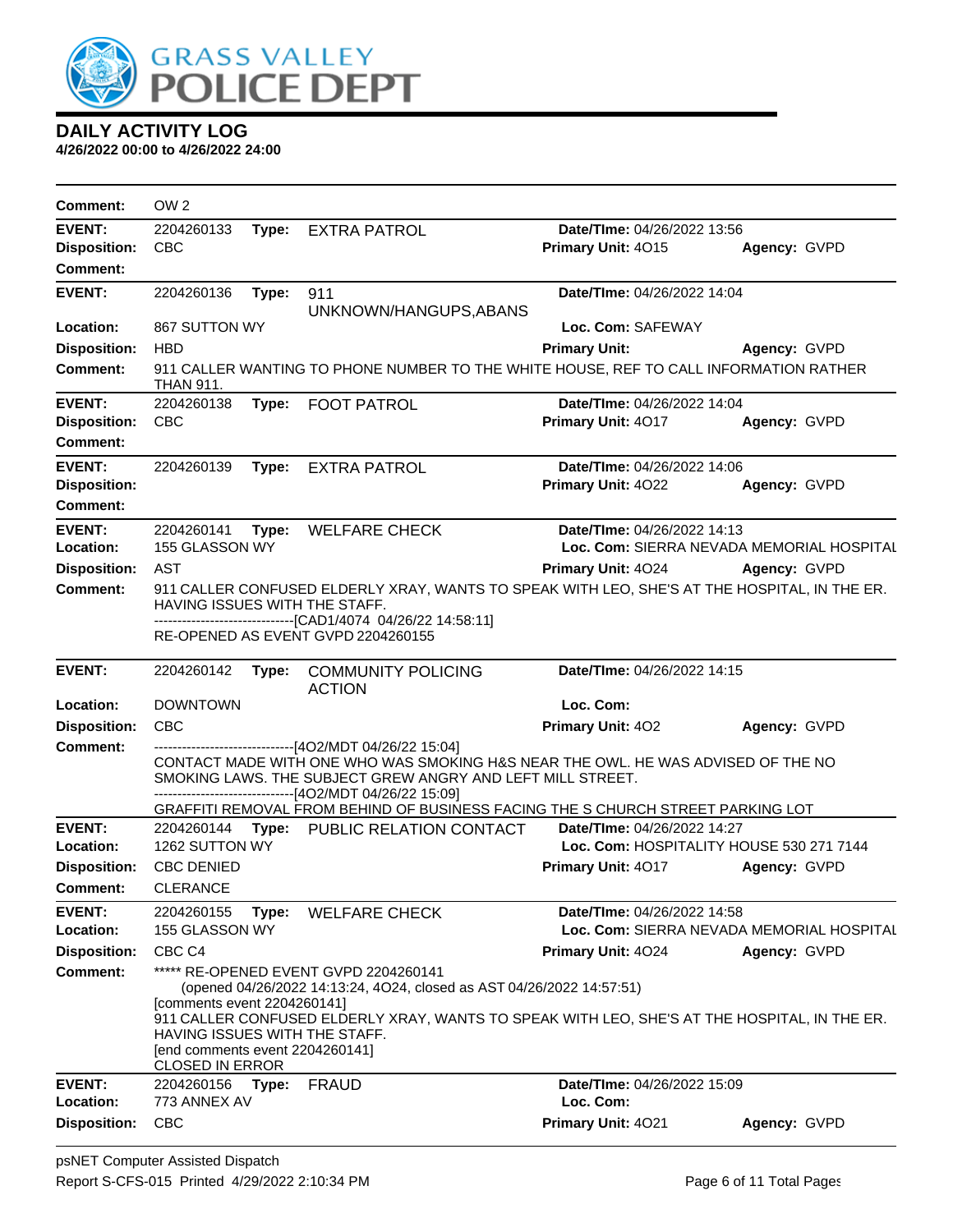

| <b>Comment:</b>            |                                                      |       | RP WANTS TO RPRT HIS CLIENT, WHO IS THE VI OF UNEMPLOYMENT FRAUD.                                                                                                                                                                                                                                                                                                                                                                                                                                                                                                                                                                |                                                           |                                      |
|----------------------------|------------------------------------------------------|-------|----------------------------------------------------------------------------------------------------------------------------------------------------------------------------------------------------------------------------------------------------------------------------------------------------------------------------------------------------------------------------------------------------------------------------------------------------------------------------------------------------------------------------------------------------------------------------------------------------------------------------------|-----------------------------------------------------------|--------------------------------------|
|                            | RP IS WITH TURNING POINT.                            |       | -------------------------------[CAD4/4132 04/26/22 15:10:53]                                                                                                                                                                                                                                                                                                                                                                                                                                                                                                                                                                     |                                                           |                                      |
| <b>EVENT:</b>              |                                                      |       | 2204260161 Type: 911 UNKNOWN<br>(HANGUPS, ABAN'S)                                                                                                                                                                                                                                                                                                                                                                                                                                                                                                                                                                                | Date/TIme: 04/26/2022 15:15                               |                                      |
| Location:                  | E MAIN ST                                            |       |                                                                                                                                                                                                                                                                                                                                                                                                                                                                                                                                                                                                                                  | Loc. Com:                                                 |                                      |
| <b>Disposition:</b>        | <b>HBD</b>                                           |       |                                                                                                                                                                                                                                                                                                                                                                                                                                                                                                                                                                                                                                  | <b>Primary Unit:</b>                                      | Agency: GVPD                         |
| <b>Comment:</b>            | 911 ABAN                                             |       |                                                                                                                                                                                                                                                                                                                                                                                                                                                                                                                                                                                                                                  |                                                           |                                      |
|                            | ON CB C4 WHILE DRIVING<br>***** EVENT CLOSED BY CAD3 |       | --------------------[CAD3/3980_04/26/22_15:16:04]<br>EVENT LOCATION CHANGED FROM LAT:39.22232900 LONG: -121.052063 GRASS VALLEY<br>-------------------------------[CAD3/3980 04/26/22 15:16:30]                                                                                                                                                                                                                                                                                                                                                                                                                                  |                                                           |                                      |
| <b>EVENT:</b><br>Location: | 342 S SCHOOL ST                                      |       | 2204260162 Type: EXTRA PATROL                                                                                                                                                                                                                                                                                                                                                                                                                                                                                                                                                                                                    | Date/TIme: 04/26/2022 15:17<br>Loc. Com: BELL HILL SCHOOL |                                      |
| <b>Disposition:</b>        | <b>CBC</b>                                           |       |                                                                                                                                                                                                                                                                                                                                                                                                                                                                                                                                                                                                                                  | <b>Primary Unit: 4022</b>                                 | Agency: GVPD                         |
| <b>Comment:</b>            | ONGOING ISSUE. RP REQ 10-21.                         |       | 911 CALLER REQ EXTRA PATROL FOR A GRY SEDAN, UNKN LIC. 2 TEENAGE OCCUPANTS. CONTINUE TO<br>DRIVE THE WRONG WAY DOWN THE ROAD. CALLER IS CONCERNED THEY WILL CAUSE AN ACCIDENT.                                                                                                                                                                                                                                                                                                                                                                                                                                                   |                                                           |                                      |
| <b>EVENT:</b>              | 2204260165                                           |       | Type: SUSPICIOUS CIRCUMSTANCE<br>(VEHICLE, PERSON                                                                                                                                                                                                                                                                                                                                                                                                                                                                                                                                                                                | Date/TIme: 04/26/2022 15:21                               |                                      |
| Location:                  | OLD TUNNEL RD/TOWN TALK RD                           |       |                                                                                                                                                                                                                                                                                                                                                                                                                                                                                                                                                                                                                                  | Loc. Com:                                                 |                                      |
| <b>Disposition:</b>        | <b>CBC</b>                                           |       |                                                                                                                                                                                                                                                                                                                                                                                                                                                                                                                                                                                                                                  | Primary Unit: 4017                                        | Agency: GVPD                         |
| <b>Comment:</b>            |                                                      |       | -------------------[CAD1/4074_04/26/22 15:22:23]<br>EVENT LOCATION CHANGED FROM OLD TUNNEL NEAR TOWN TALK                                                                                                                                                                                                                                                                                                                                                                                                                                                                                                                        |                                                           |                                      |
| <b>EVENT:</b>              |                                                      |       | 2204260166 Type: ORDINANCES                                                                                                                                                                                                                                                                                                                                                                                                                                                                                                                                                                                                      | Date/TIme: 04/26/2022 15:23                               |                                      |
| Location:                  | SUTTON WY/OLYMPIA PARK RD                            |       | (COUNTY/MUNICIPAL)                                                                                                                                                                                                                                                                                                                                                                                                                                                                                                                                                                                                               |                                                           | Loc. Com: GROCERY OUTLET PARKING LOT |
| <b>Disposition:</b>        | CBC SUBJ MOVED ALONG                                 |       |                                                                                                                                                                                                                                                                                                                                                                                                                                                                                                                                                                                                                                  | Primary Unit: 4024                                        | Agency: GVPD                         |
| <b>Comment:</b>            |                                                      |       | RP RPTS 4-5 TRANSIENTS WITH SIGNS, PANHANDLING, AND WALKING INTO THE ROAD.                                                                                                                                                                                                                                                                                                                                                                                                                                                                                                                                                       |                                                           |                                      |
| <b>EVENT:</b>              | 2204260174                                           |       |                                                                                                                                                                                                                                                                                                                                                                                                                                                                                                                                                                                                                                  | Date/TIme: 04/26/2022 15:56                               |                                      |
|                            |                                                      | Type: | TRAFFIC (DUI, PARKING,<br>SPEED, HAZ                                                                                                                                                                                                                                                                                                                                                                                                                                                                                                                                                                                             |                                                           |                                      |
| Location:                  | DORSEY OVERPASS                                      |       |                                                                                                                                                                                                                                                                                                                                                                                                                                                                                                                                                                                                                                  | Loc. Com:                                                 |                                      |
| <b>Disposition:</b>        | <b>CBC VEH ROLLING</b>                               |       |                                                                                                                                                                                                                                                                                                                                                                                                                                                                                                                                                                                                                                  | Primary Unit: 4017                                        | Agency: GVPD                         |
| Comment:                   | OW 11-26 4KAD452                                     |       |                                                                                                                                                                                                                                                                                                                                                                                                                                                                                                                                                                                                                                  |                                                           |                                      |
| <b>EVENT:</b>              | 2204260175                                           | Type: | <b>CITIZEN ASSIST (CIVIL</b><br>STANDBY'S, LOCKOUT                                                                                                                                                                                                                                                                                                                                                                                                                                                                                                                                                                               | Date/TIme: 04/26/2022 16:02                               |                                      |
| Location:                  | 331 CHURCH ST                                        |       |                                                                                                                                                                                                                                                                                                                                                                                                                                                                                                                                                                                                                                  | Loc. Com:                                                 |                                      |
| <b>Disposition:</b>        | CBC 98M                                              |       |                                                                                                                                                                                                                                                                                                                                                                                                                                                                                                                                                                                                                                  | <b>Primary Unit: 4023</b>                                 | Agency: GVPD                         |
| <b>Comment:</b>            |                                                      |       | RP HAD AN EXPENSIVE PACKAGE DELIVERED TO HIS FORMER RES. FORMER TENANTS ARE NOT GIVING<br>THE RP THE PACKAGE, REQG ASSIST.<br>--------------------------------[4O23/MDT 04/26/22 16:45]                                                                                                                                                                                                                                                                                                                                                                                                                                          |                                                           |                                      |
|                            |                                                      |       | RP ADVISED HIS PACKAGED HAD BEEN DELIVERED ON TODAY"S DATE TO HIS OLD RESIDENCE RP ADVISED<br>HE HAD FORGOT TO UPDATE HIS ADDRESS WITH AN ONLINE RETAILER WHICH DELIVERED A HIGH DOLLAR<br>ITEM TO HIS OLD ADDRESS. RP PROVIDED CONFIRMATION OF THE ITEM FROM UPS WHO DETAILED THE<br>DROP OFF AT THE FRONT DOOR. RP CONTACTED THE CURRENT TENANTS AT HIS OLD RESIDENCE WHO<br>STATED THERE WAS NO PACKAGE DELIVERED. I CONTACTED THE TENANTS WHO ADVISED THE SAME.<br>ADVISED RP TO RE-CONTACT UPS AND THE SELLER REGARDING CURRENT SITUATION. UNKNOWN IF<br>PACKAGE WAS STOLEN OR POSSIBLY DELIVERED TO THE WRONG ADDRESS. CBC |                                                           |                                      |
| <b>EVENT:</b>              | 2204260177                                           | Type: | <b>ALL OTHERS</b>                                                                                                                                                                                                                                                                                                                                                                                                                                                                                                                                                                                                                | Date/TIme: 04/26/2022 16:03                               |                                      |
| Location:                  | 840 EA MAIN ST                                       |       |                                                                                                                                                                                                                                                                                                                                                                                                                                                                                                                                                                                                                                  | Loc. Com: HOSPICE GIFT AND THRIFT                         |                                      |
| <b>Disposition:</b>        | CBC 98M                                              |       |                                                                                                                                                                                                                                                                                                                                                                                                                                                                                                                                                                                                                                  | Primary Unit: 4022                                        | Agency: GVPD                         |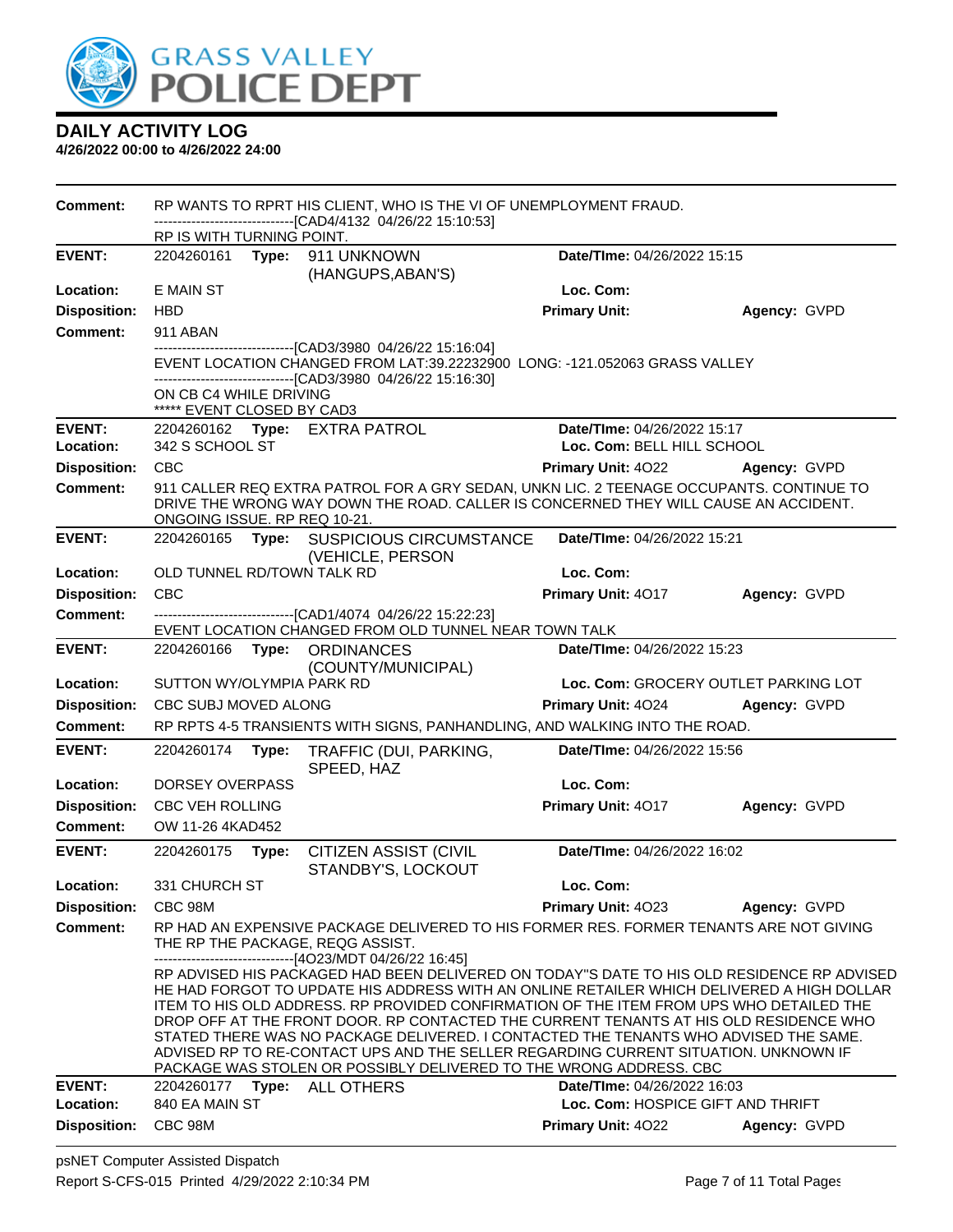

#### **4/26/2022 00:00 to 4/26/2022 24:00**

| <b>Comment:</b>     |                         |       | RP WANTS TO MAKE A REPORT ABOUT A SUBJECT WHO WANTED TO DONATE A LARGE PIECE OF<br>FURNITURE, THE RP REFUSED TO ACCEPT THE DONATION SO THE SUBJECT DROPPED THE FURNITURE ON<br>THE PROPERTY AND LEFT. REQ10-21 TO START.<br>------------------------------[4O22/MDT 04/26/22 16:52] |                                    |                                           |
|---------------------|-------------------------|-------|-------------------------------------------------------------------------------------------------------------------------------------------------------------------------------------------------------------------------------------------------------------------------------------|------------------------------------|-------------------------------------------|
|                     | OWNER//CBC              |       | CONTACT MADE WITH (S) VIA 10-21//(S) ADVISED SHE WILL REMOVE ABANDONDED PROPERTY BY NOON ON<br>4/27//(S) ADVISED ON LEGAL ACTIONS THAT MAY TAKE PLACE AT THE REQUEST OF THE PROPERTY                                                                                                |                                    |                                           |
| <b>EVENT:</b>       | 2204260183 Type:        |       | DISTURBANCE (NOISE,<br>MUSIC, VERBAL, BARKI                                                                                                                                                                                                                                         | Date/TIme: 04/26/2022 16:20        |                                           |
| Location:           | 149 JOYCE DR            |       |                                                                                                                                                                                                                                                                                     | Loc. Com:                          |                                           |
| <b>Disposition:</b> | <b>CBC</b>              |       |                                                                                                                                                                                                                                                                                     | Primary Unit: 4021                 | Agency: GVPD                              |
| <b>Comment:</b>     |                         |       | RP RPTG HARRASSMENT FROM A NEIGHBOR, RP WAS JUST SCREAMED AT A FEW MINS AGO AND IS NOW A<br>THE PD FOR CTC. 415 WAS OVER A PARKING ISSUE.<br>------------------------------[4O21/MDT 04/26/22 16:31]<br>ADVISED OF THE RO PROCESS. NEGATIVE CRIME, CIVIL                            |                                    |                                           |
| <b>EVENT:</b>       |                         |       | 2204260190 Type: VEHICLE STOP                                                                                                                                                                                                                                                       | Date/TIme: 04/26/2022 16:51        |                                           |
| Location:           | EA MAIN ST/SO AUBURN ST |       |                                                                                                                                                                                                                                                                                     | Loc. Com:                          |                                           |
| <b>Disposition:</b> | <b>WA</b>               |       |                                                                                                                                                                                                                                                                                     | Primary Unit: 4023                 | Agency: GVPD                              |
| <b>Comment:</b>     | License: 06951V2        |       |                                                                                                                                                                                                                                                                                     |                                    |                                           |
|                     |                         |       | ---------------------------------[CAD1/4074 04/26/22 16:51:29]                                                                                                                                                                                                                      |                                    |                                           |
|                     |                         |       | EVENT LOCATION CHANGED FROM E MAIN/SO AUBURN                                                                                                                                                                                                                                        |                                    |                                           |
| <b>EVENT:</b>       |                         |       | 2204260191 Type: RESTRAINING ORDERS (TRO,<br>OAH, CUSTODY, C                                                                                                                                                                                                                        | Date/TIme: 04/26/2022 16:52        |                                           |
| Location:           | 109 S SCHOOL ST         |       |                                                                                                                                                                                                                                                                                     | Loc. Com: ELKS LODGE #538          |                                           |
| <b>Disposition:</b> | <b>STATE</b>            |       | CBC CASE OUT OF SAC CO//RP RESIDES OUT OF                                                                                                                                                                                                                                           | Primary Unit: 4022                 | Agency: GVPD                              |
| <b>Comment:</b>     |                         |       | RP HAS A RO AGAINTS SUS AND RPRTS THE SUS IS HARRASSING RP VIA COMPUTER, MAKING THREATS. RF<br>SAYS SUS LIVES AT THE ELKS LODGE. RP IS OUT OF THE STATE. REQ A0-21.<br>------------------------------[4O22/MDT 04/26/22 18:02]                                                      |                                    |                                           |
| <b>EVENT:</b>       |                         |       | RP DID NOT REQUEST TO FILE FORMAL RPT AT THIS TIME//CTC MADE WITH RES. PARTY//CBC                                                                                                                                                                                                   | Date/TIme: 04/26/2022 16:59        |                                           |
| Location:           | 155 GLASSON WY          |       | 2204260193 Type: ALL OTHERS                                                                                                                                                                                                                                                         |                                    | Loc. Com: SIERRA NEVADA MEMORIAL HOSPITAL |
| <b>Disposition:</b> |                         |       | CBC ADV TO CTC WHEN DISCHARGED                                                                                                                                                                                                                                                      | Primary Unit: 4024                 | Agency: GVPD                              |
| <b>Comment:</b>     |                         |       | 911 CHP TRANSFER/ ELDERLY CONFUSED XRAY REQG GV GIVE HER A RIDE HOME TO RACE ST. STATING                                                                                                                                                                                            |                                    |                                           |
|                     | SHE IS IN THE ER        |       |                                                                                                                                                                                                                                                                                     |                                    |                                           |
| <b>EVENT:</b>       | 2204260194              | Type: | <b>SUSPICIOUS CIRCUMSTANCE</b><br>(VEHICLE, PERSON                                                                                                                                                                                                                                  | Date/TIme: 04/26/2022 17:02        |                                           |
| Location:           | 185 E MAIN ST           |       |                                                                                                                                                                                                                                                                                     | Loc. Com: GRASS VALLEY POST OFFICE |                                           |
| <b>Disposition:</b> | <b>RPT</b>              |       |                                                                                                                                                                                                                                                                                     | Primary Unit: 4023                 | Agency: GVPD                              |
| <b>Case No:</b>     | G2201034                |       |                                                                                                                                                                                                                                                                                     |                                    |                                           |
| <b>Comment:</b>     |                         |       | RP RPTG SUS VEH JUST PULLED INTO THE LOT DESC/ NO LP, WINDSHIELD IS SMASHED, SILVER NISSAN<br>ALTIMA W/2 FLAT TIRES. LOOKS UNOCCUPIED AND UNK WHERE THE DRIVER IS, NEG DESC<br>-------------------------------[CAD1/4074 04/26/22 17:13:31]                                         |                                    |                                           |
|                     |                         |       | ISSUED CASE# G2201034 FOR AGENCY GVPD by UNIT 4O23<br>-------------------------------[CAD3/3980 04/26/22 17:20:36]                                                                                                                                                                  |                                    |                                           |
|                     |                         |       | TOW ASSIGNED-CELESTIAL VALLEY TOWING,875 IDAHO MARYLAND DR, GRASS VALLEY,5302723353,<br>--------------------------------[CAD3/3980 04/26/22 17:20:53]                                                                                                                               |                                    |                                           |
|                     | <b>CELESTIAL ENRT</b>   |       | ---------------------------------[CAD1/4074 04/26/22 17:56:55]                                                                                                                                                                                                                      |                                    |                                           |
|                     | FCN/3702211604539       |       |                                                                                                                                                                                                                                                                                     |                                    |                                           |
| <b>EVENT:</b>       | 2204260196 Type:        |       | <b>FOLLOWUP</b>                                                                                                                                                                                                                                                                     | Date/TIme: 04/26/2022 17:14        |                                           |
| Location:           | 660 MINNIE ST           |       |                                                                                                                                                                                                                                                                                     | Loc. Com: CONDON PARK              |                                           |
| <b>Disposition:</b> | PEN PENDING CB          |       |                                                                                                                                                                                                                                                                                     | Primary Unit: 4023                 | Agency: GVPD                              |
| <b>Comment:</b>     |                         |       | RP REQ 10-21 REF CASE# G2200637 FOR AGENCY GVPD by UNIT 4O23                                                                                                                                                                                                                        |                                    |                                           |

psNET Computer Assisted Dispatch Report S-CFS-015 Printed 4/29/2022 2:10:34 PM Page 8 of 11 Total Pages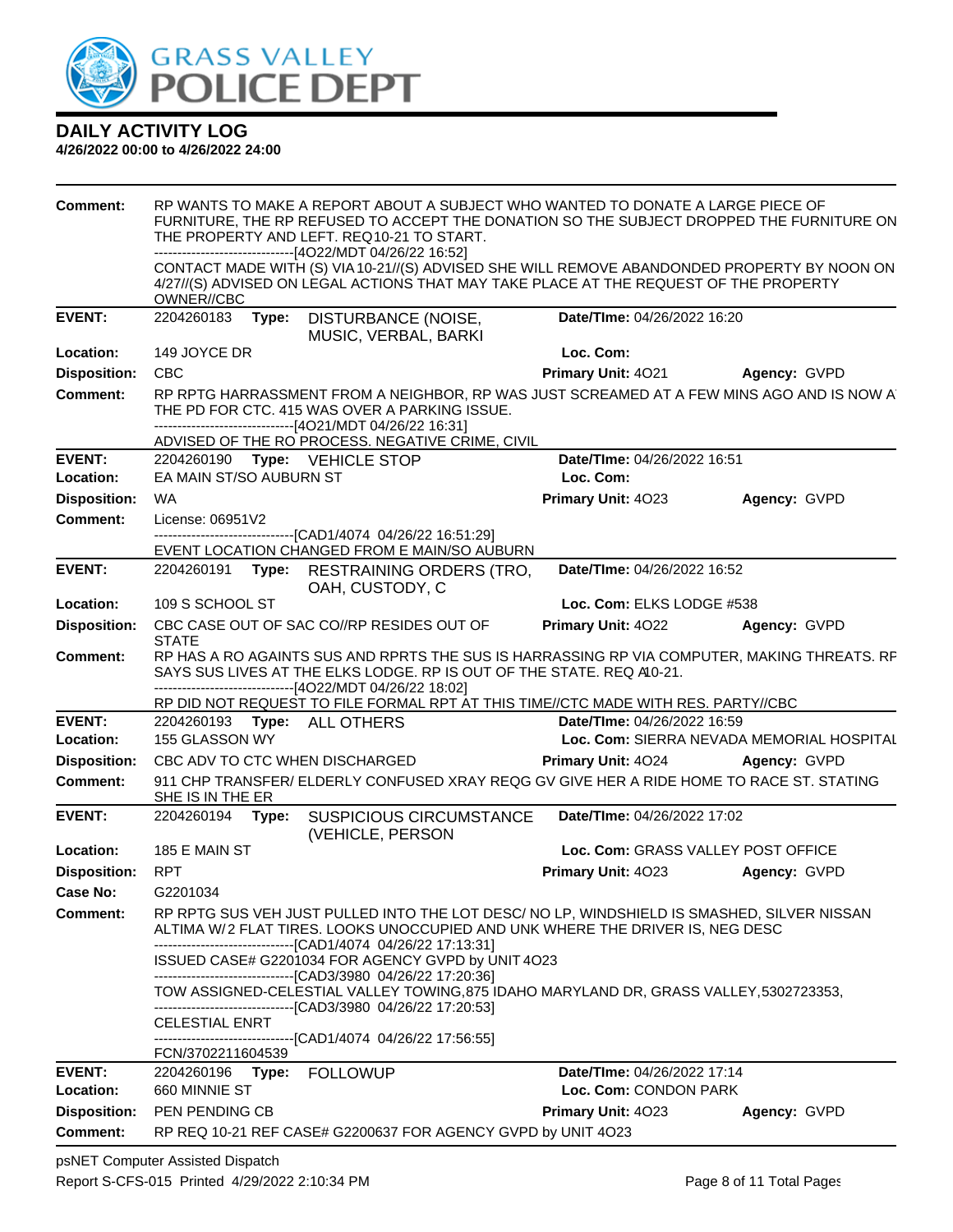

| <b>EVENT:</b>              |                                         |            |                                                                                                                                                                                                                                                                                     | Date/TIme: 04/26/2022 17:20                               |              |
|----------------------------|-----------------------------------------|------------|-------------------------------------------------------------------------------------------------------------------------------------------------------------------------------------------------------------------------------------------------------------------------------------|-----------------------------------------------------------|--------------|
| Location:                  | 609 WE MAIN ST                          |            |                                                                                                                                                                                                                                                                                     | Loc. Com:                                                 |              |
| <b>Disposition:</b>        | CBC 98M                                 |            |                                                                                                                                                                                                                                                                                     | <b>Primary Unit: 4024</b>                                 | Agency: GVPD |
| <b>Comment:</b>            |                                         |            | RP REQ 10-21 REF CASE# G2201026 AND CASE# G2201027 TAKEN BY 4K19 LAST NIGHT.<br>---------------------------------[4O15/MDT 04/26/22 17:41]                                                                                                                                          |                                                           |              |
|                            | BACK AROUND 1900 HOURS                  |            | RP REQUESTED TO SPEAK WITH THE RESPONDING OFFICERS. RP WAS ADVISED SHE WOULD GET A CALL                                                                                                                                                                                             |                                                           |              |
| <b>EVENT:</b>              |                                         |            | 2204260204 Type: TRAFFIC/CITES, PARKING,<br>SPEED, HAZ                                                                                                                                                                                                                              | Date/TIme: 04/26/2022 18:17                               |              |
| Location:                  | BRUNSWICK RD/49/20 RAMP                 |            |                                                                                                                                                                                                                                                                                     | Loc. Com:                                                 |              |
| <b>Disposition:</b>        | <b>HBD</b>                              |            |                                                                                                                                                                                                                                                                                     | <b>Primary Unit:</b>                                      | Agency: GVPD |
| <b>Comment:</b>            |                                         |            | 911 23103 GLD MID 2000S LEXUS SEDAN WITH AN OLDER MALE DRIVER ALMOST TC'D INTO HER. OCCURED<br>APPROX 45 MINS AGO. REQG LOG ENTRY ONLY                                                                                                                                              |                                                           |              |
| <b>EVENT:</b><br>Location: | 148 HUGHES RD                           |            | 2204260207 Type: TRAFFIC ACCIDENT                                                                                                                                                                                                                                                   | Date/TIme: 04/26/2022 18:51<br>Loc. Com: QUIK STOP MARKET |              |
| <b>Disposition:</b>        | <b>CBC</b>                              |            |                                                                                                                                                                                                                                                                                     | <b>Primary Unit: 4022</b>                                 | Agency: GVPD |
| <b>Comment:</b>            | LONGER ON SCENE. REQG 1021              |            | 911 RPTG 1182. RP REAR ENDED ANOTHER VEH. RP GOT IN 415 WITH OTHER DRIVER. OTHER DRIVER IS NO<br>------------------------------[4O22/MDT 04/26/22 19:00]                                                                                                                            |                                                           |              |
|                            | REQ. REPORT//CBC                        |            | INFO EXG. ATTPT BY RP//(V) VEH. REFS AND LEFT SCENE//WILL REF EVENT NUMBER IF (V) VEH CALLS TO                                                                                                                                                                                      |                                                           |              |
| <b>EVENT:</b>              |                                         |            | 2204260208 Type: DISTURBANCE (NOISE,<br>MUSIC, VERBAL, BARKI                                                                                                                                                                                                                        | Date/TIme: 04/26/2022 18:57                               |              |
| Location:                  | 972 SUTTON WY # 105                     |            |                                                                                                                                                                                                                                                                                     | Loc. Com: BEST WESTERN 530 273 1393                       |              |
| <b>Disposition:</b>        | CBC                                     |            |                                                                                                                                                                                                                                                                                     | <b>Primary Unit: 4022 Agency: GVPD</b>                    |              |
| <b>Comment:</b>            | IT. XRAY CURR IN LOBBY                  |            | RP RPTG XRAY IS 11550 AND RP WANTS HER REMOVED. RP HASNT ASKED HER TO LEAVE, WANTS LE TO DC                                                                                                                                                                                         |                                                           |              |
|                            | WFA PURPLE CLOTHING                     |            | ------------------------------[4O22/MDT 04/26/22 19:33]<br>(S) IS A PAYING CUSTOMER OF THE BUSINESS//(S) HAD AGREED TO START PAKING UP BELONGINGS AND<br>LEAVE//RP ADVISED TO CALL BACK IF THERE IS A602 ISSUE LATER/CBC<br>------------------------------[4O22/MDT 04/26/22 19:34] |                                                           |              |
|                            | NEG. 11550 OR 647F<br>STATE OF JACKSON. |            | --------------------------------[CAD1/3753 04/26/22 19:36:42]<br>SU CALLED AND SAYS SHE IS BEING TOLD TO LEAVE BY A FAKE POLICE OFFICER AND WANTS NCSO TO<br>RESPOND AND FIX THINGS. SHE SAYS THE CITY OF GRASS VALLEY DOESN'T EXIST BECAUSE SHE IS IN THE                          |                                                           |              |
| <b>EVENT:</b>              | 2204260215 Type:                        |            | <b>FIRE</b>                                                                                                                                                                                                                                                                         | Date/TIme: 04/26/2022 19:44                               |              |
| Location:                  | 117 MARGRETTA CT                        |            |                                                                                                                                                                                                                                                                                     | Loc. Com: TWDS PENN VALLEY                                |              |
| <b>Disposition:</b>        | <b>HBD</b>                              |            |                                                                                                                                                                                                                                                                                     | <b>Primary Unit:</b>                                      | Agency: GVPD |
| Comment:                   | ***** EVENT CLOSED BY CAD3              |            | 911 XFER TO CALFIRE FOR SMOKE SEEN                                                                                                                                                                                                                                                  |                                                           |              |
| <b>EVENT:</b>              | 2204260216                              | Type:      | <b>RESTRAINING ORDERS (TRO,</b><br>OAH, CUSTODY, C                                                                                                                                                                                                                                  | Date/TIme: 04/26/2022 19:52                               |              |
| Location:                  | <b>GRASS VALLEY</b>                     |            |                                                                                                                                                                                                                                                                                     | Loc. Com:                                                 |              |
| <b>Disposition:</b>        | CBC W/SUP. TO ORIG. RPT                 |            |                                                                                                                                                                                                                                                                                     | Primary Unit: 4022                                        | Agency: GVPD |
| <b>Comment:</b>            | REF. CASE G2200326 BY 4O22              |            | ------------[4O22/MDT 04/26/22 19:58]<br>RP ADV. CONTINUAL RO VIOLATIONS//RP DOES NOT REQUEST REPORT, ONLY EVENT NUMBER FOR<br>RECORDS FOR UPCOMING COURT DATE//RP TO REFERENCE ORIGINAL REPORT BY4O22                                                                              |                                                           |              |
| <b>EVENT:</b>              | 2204260219                              | Type: FIRE |                                                                                                                                                                                                                                                                                     | Date/TIme: 04/26/2022 20:06                               |              |
| <b>Location:</b>           | 879 MORGAN RANCH DR                     |            |                                                                                                                                                                                                                                                                                     | Loc. Com:                                                 |              |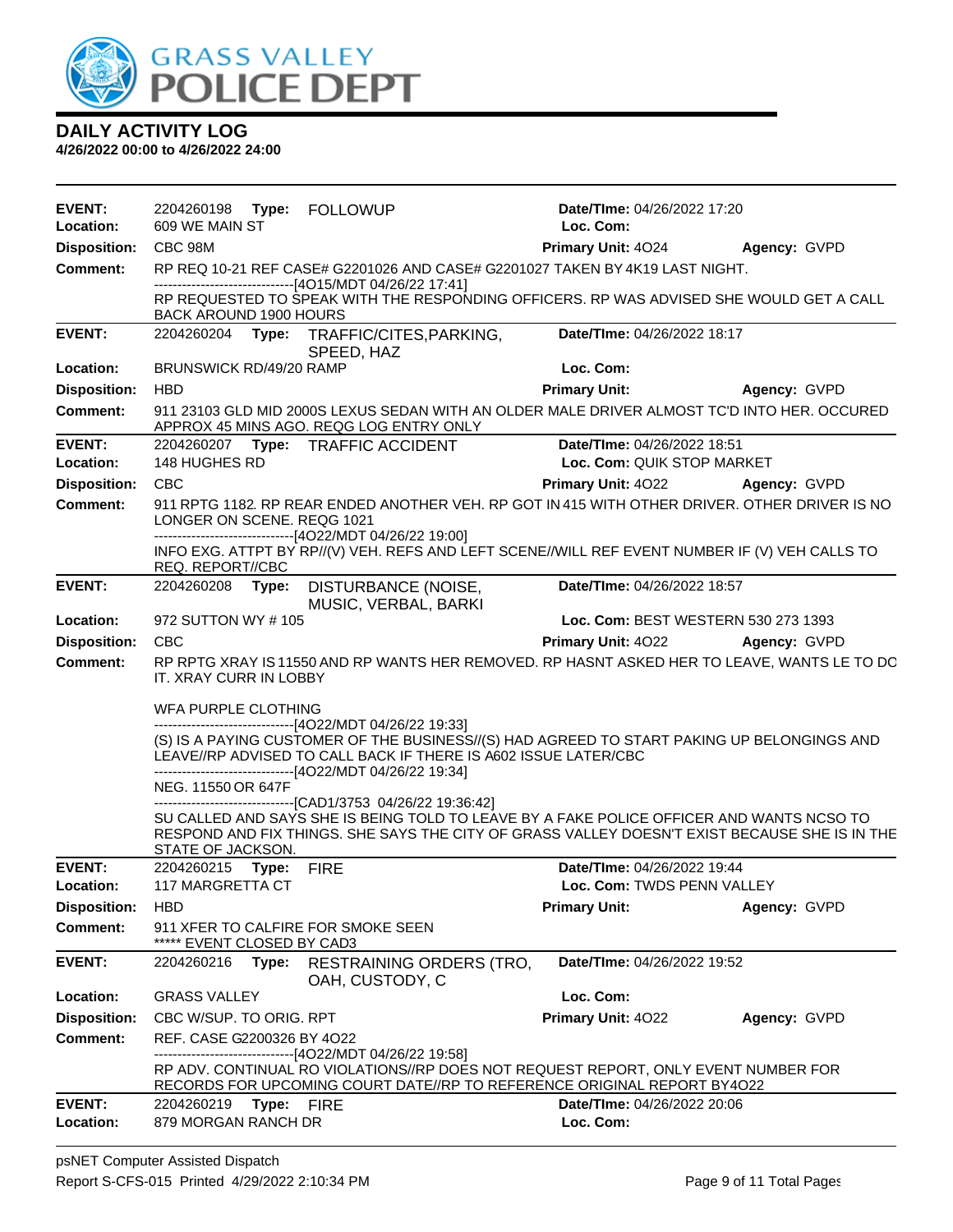

| <b>Disposition:</b>                  | <b>HBD</b>                                                                                                                          |       |                                                                                                                                                | <b>Primary Unit:</b>                              | Agency: GVPD |
|--------------------------------------|-------------------------------------------------------------------------------------------------------------------------------------|-------|------------------------------------------------------------------------------------------------------------------------------------------------|---------------------------------------------------|--------------|
| <b>Comment:</b>                      |                                                                                                                                     |       | 911 HEAVY SMOKE SEEN ACROSS THE VALLEY/TRANSFERRED TO CALFIRE                                                                                  |                                                   |              |
|                                      | ***** EVENT CLOSED BY CAD3                                                                                                          |       | -------------------------------[CAD1/3753 04/26/22 20:15:17]<br>ADDITIONAL 911 CALLER REPORTS FIRE IN DEER CREEK CANYON/TRANSFERRED TO CALFIRE |                                                   |              |
| <b>EVENT:</b>                        | 2204260220                                                                                                                          |       | Type: TRAFFIC (DUI, PARKING,<br>SPEED, HAZ                                                                                                     | Date/TIme: 04/26/2022 20:12                       |              |
| Location:                            | SO AUBURN ST/NEAL ST                                                                                                                |       |                                                                                                                                                | Loc. Com:                                         |              |
| <b>Disposition:</b>                  | <b>CBC</b>                                                                                                                          |       |                                                                                                                                                | Primary Unit: 4011                                | Agency: GVPD |
| <b>Comment:</b>                      |                                                                                                                                     |       | WFA RED HAIR LSW WHI SHIRT SITTING ON THE CURB IFO PIONEER CENTER IN THE TRAFFIC LANE.                                                         |                                                   |              |
| <b>EVENT:</b>                        | 2204260222                                                                                                                          | Type: | DRUGS (ANY NARCOTIC<br><b>RELATED OFFENSE)</b>                                                                                                 | Date/TIme: 04/26/2022 20:25                       |              |
| Location:                            | 517 PACKARD DR                                                                                                                      |       |                                                                                                                                                | Loc. Com:                                         |              |
| <b>Disposition:</b>                  | <b>CBC</b>                                                                                                                          |       |                                                                                                                                                | Primary Unit: 4K19                                | Agency: GVPD |
| <b>Comment:</b>                      |                                                                                                                                     |       | RP REQ 10-21 REGARDING DRUG DEALS THAT ARE HAPPENING IN THE AREA.<br>------------------------------[4K19/MDT 04/26/22 22:03]                   |                                                   |              |
|                                      |                                                                                                                                     |       | RP REQ EXTRA PATROL AND LOG ENTRY PROVIDED                                                                                                     |                                                   |              |
| <b>EVENT:</b><br><b>Disposition:</b> | <b>CBC</b>                                                                                                                          |       | 2204260223 Type: EXTRA PATROL                                                                                                                  | Date/TIme: 04/26/2022 20:28<br>Primary Unit: 4022 | Agency: GVPD |
| <b>Comment:</b>                      |                                                                                                                                     |       |                                                                                                                                                |                                                   |              |
| <b>EVENT:</b>                        |                                                                                                                                     |       |                                                                                                                                                |                                                   |              |
| Location:                            | <b>TRESPASS</b><br>Date/TIme: 04/26/2022 20:30<br>2204260224<br>Type:<br>972 SUTTON WY # 105<br>Loc. Com: BEST WESTERN 530 273 1393 |       |                                                                                                                                                |                                                   |              |
| <b>Disposition:</b>                  | <b>CBC</b>                                                                                                                          |       |                                                                                                                                                | <b>Primary Unit: 4022</b>                         | Agency: GVPD |
| <b>Comment:</b>                      |                                                                                                                                     |       | RP ADVISES SU FROM EARLIER IS NOT PACKING AND JUST TALKING ON THE PHONE.                                                                       |                                                   |              |
| <b>EVENT:</b>                        | 2204260236                                                                                                                          | Type: | <b>COMMUNITY POLICING</b>                                                                                                                      | Date/TIme: 04/26/2022 22:44                       |              |
| <b>Disposition:</b>                  | <b>CBC</b>                                                                                                                          |       | <b>ACTION</b>                                                                                                                                  | Primary Unit: 4022                                | Agency: GVPD |
| <b>Comment:</b>                      |                                                                                                                                     |       |                                                                                                                                                |                                                   |              |
| <b>EVENT:</b>                        | 2204260237                                                                                                                          | Type: | TRAFFIC (DUI, PARKING,                                                                                                                         | Date/TIme: 04/26/2022 23:04                       |              |
|                                      |                                                                                                                                     |       | SPEED, HAZ                                                                                                                                     |                                                   |              |
| Location:                            | 220 NO SCHOOL ST                                                                                                                    |       |                                                                                                                                                | Loc. Com:                                         |              |
| <b>Disposition:</b>                  |                                                                                                                                     |       |                                                                                                                                                | Primary Unit: 4022                                | Agency: GVPD |
| <b>Comment:</b>                      | REF EVENT 2204260116                                                                                                                |       | -------------------------------[CAD1/3753 04/26/22 23:06:54]                                                                                   |                                                   |              |
|                                      |                                                                                                                                     |       | EVENT LOCATION CHANGED FROM 220 N SCHOOL                                                                                                       |                                                   |              |
|                                      |                                                                                                                                     |       | ------------------------------[4O22/MDT 04/26/22 23:07]                                                                                        |                                                   |              |
| <b>EVENT:</b>                        | 2204260238                                                                                                                          |       | ALL VEH. LEGALLY PARKED//NO FIRE HYDRANTS OR RED ZONES OBSTRUCTED<br>Type: VEHICLE STOP                                                        | Date/TIme: 04/26/2022 23:10                       |              |
| Location:                            | 49/20 RAMP STATE/BENNETT ST                                                                                                         |       |                                                                                                                                                | Loc. Com:                                         |              |
| <b>Disposition:</b>                  | WA                                                                                                                                  |       |                                                                                                                                                | Primary Unit: 4022                                | Agency: GVPD |
| <b>Comment:</b>                      | License: 8GFX374                                                                                                                    |       |                                                                                                                                                |                                                   |              |
|                                      |                                                                                                                                     |       | -------------------------------[CAD3/4051_04/26/22 23:11:13]<br>EVENT LOCATION CHANGED FROM SB 49 ON RAMP /                                    |                                                   |              |
| <b>EVENT:</b>                        | 2204260241                                                                                                                          |       | Type: SUSPICIOUS CIRCUMSTANCE<br>(VEHICLE, PERSON                                                                                              | Date/TIme: 04/26/2022 23:28                       |              |
| Location:                            | 1061 EA MAIN ST                                                                                                                     |       |                                                                                                                                                | Loc. Com:                                         |              |
| <b>Disposition:</b>                  | <b>CBC DOOR RESECURED</b>                                                                                                           |       |                                                                                                                                                | Primary Unit: 4011                                | Agency: GVPD |